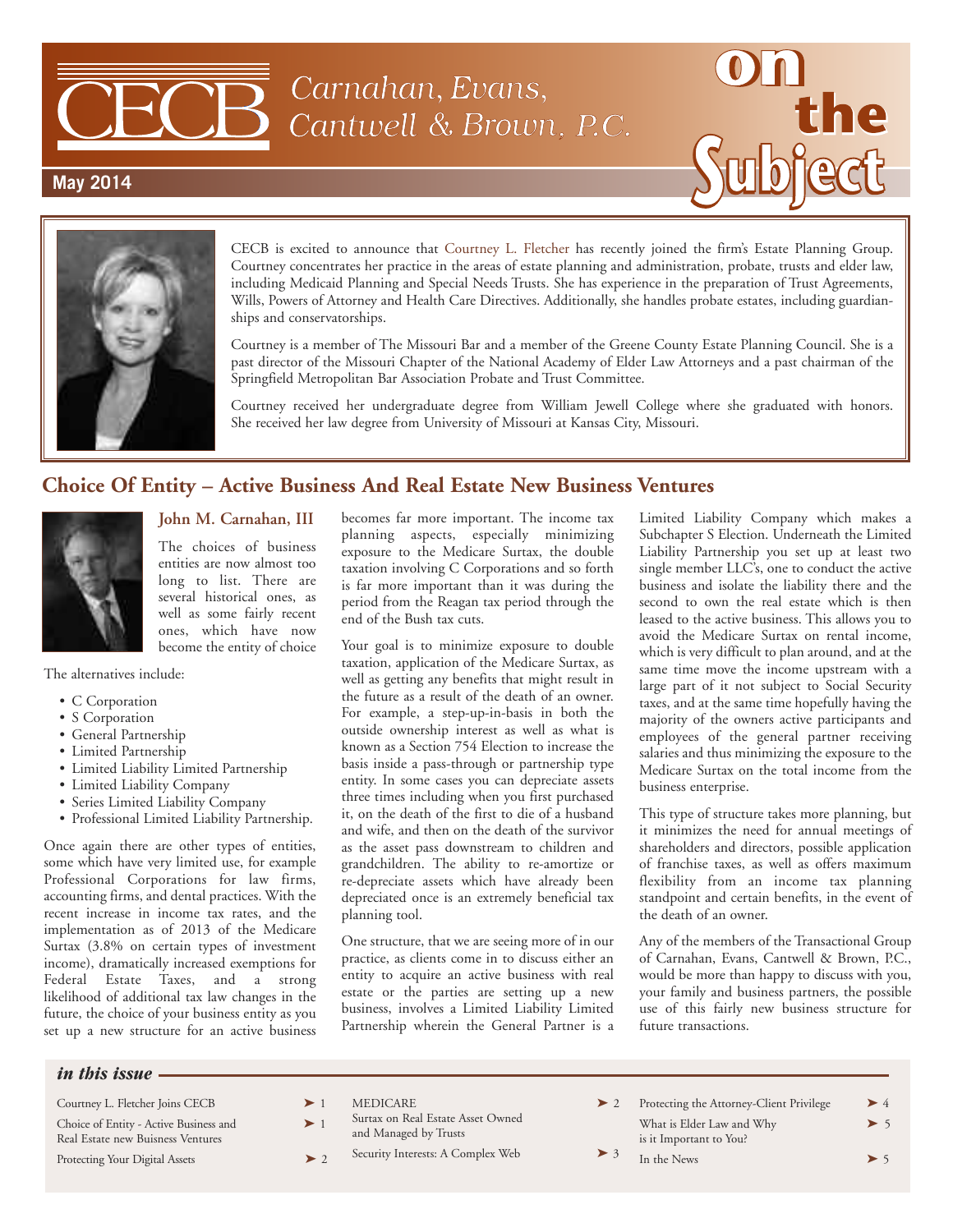## **CECB**

## **Protecting Your Digital Assets**



#### **Courtney L. Fletcher**

If you pay your bills, access financial information and bank accounts and/or conduct business online, you need to consider who can access these accounts or even access your computer,

notebook or smart phone in the event of your death or incapacity. The ability to conduct financial transactions and pay bills online has evolved in the last few years and, consequently, more and more people are choosing to conduct a majority of their financial transactions online. Unfortunately, few people have a road map in place which provides any of the necessary passwords and data allowing a spouse or other fiduciary the ability or authority to access their digital accounts or digital assets. The term "digital assets" includes data, Internet accounts and other rights in the digital world. This data may be stored on your personal computer's hard drive or it may be stored remotely and accessed by the Internet. Given that a study conducted by McAfee in 2011 found that Americans value their digital assets at more than \$54,000 on average, it is important for you to put in place a plan with respect to these type of assets. There are several steps that you can follow to ensure that you have created a digital road map for your fiduciary to follow with respect to your digital assets.

First, keep a detailed list of all online accounts, including a list of all computers (including personal computers, notebooks, smart phones and other digital devices) that you use, as well as the passwords that you create for your accounts and devices. This list needs to be updated as you create new accounts, change passwords, or conduct transactions on the Internet. If something happens to you, this will greatly assist a properly appointed fiduciary's ability to access your accounts and to ensure that there is no lapse in the payment of your bills. Your list should be kept in a very secure location, which is known only to a trusted family member or fiduciary.

Second, keep a list of all of your e-mail addresses and indicate what the e-mail address is used for (business or personal), as well as the password for those accounts. This ensures that your fiduciary will be able to access those accounts in the event of your death or incapacity. Since your internet accounts are governed by a contract between yourself and the service provider, a failure to provide your fiduciary with the valid password for your account may result in your fiduciary being denied access to your e-mail account. This becomes a problem if important correspondence is received via your e-mail account and no one has the authority to access that account.

If you conduct banking or financial transactions (including paying bills to certain service providers), it is wise to create a list of each bank/brokerage account, as well as your username and password. You should also keep a list of all service providers that you pay online or in which you receive online statements only. This ensures that your fiduciary is aware of all bills that need to be paid.

Third, keep a record of where your data is stored. Data can be stored on your computer's hard drive, on removable media (such as a Flash memory card or disk) or on a remote Internet site. You should list where such data is stored and where the removable media is located and stored. If you use a remote site for storage, make sure to list the site, as well as your username and password.

Fourth, provide a list of all of your blogs, domain names and webpages and list the registrar/hosts for each. You should also provide instructions to your fiduciary as to whether you would like these sites to be continued in the event of your death or disability and, if so, by whom. You should also be sure to list any accounts or digital information that you consider important or valuable. This might include any domain names that you own or virtual currency, such as Bitcoins, that you possess.

It is important to realize that some digital assets may have nominal monetary value, but nonetheless may be priceless to you and your family. Digital assets such as photo storage sites, social media sites and email accounts may have great sentimental value to your loved ones. Again, it is vital that you provide a list of online sites used, as well as your usernames and passwords, so that these accounts can be accessed in the event of your death or disability. You should also consider providing instructions to your fiduciary regarding what you would like to happen to these accounts in the event of your death or disability. If you want your profile to be maintained, you need to list who is to be responsible and what you want them to do with it. You should also consider whether there is any sensitive information in your online accounts that you want to keep secret from family or

friends. If so, you need to provide instructions to your fiduciary regarding how tha information should be handled and by whom.

Finally, it is important to revise your estate planning documents to give your fiduciaries the power to manage your digital assets. Unless your estate planning documents have been updated recently, it is unlikely that these documents provide your fiduciary with the power to properly manage and dispose of your digital assets. Taking the steps outlined in this article will help ensure your fiduciary's ability to manage your entire estate, which is likely to include more and more digital assets as technology advances!

#### **MEDICARE** *3.8% Medicare Surtax on Real Estate Asset Owned and Managed by Trusts*

#### **John M. Carnahan, III**



As of January 1, 2013, pursuant to the Healthcare and Education Reconciliation Act of 2010 (also known by its acronym "Obama Care") a new tax was imposed on certain taxpayers, including

individuals and trusts, on their investment income. It is also known as the "Medicare Surtax", even though the tax is really just a revenue raiser and is not utilized in any way to fund the Medicare System. Individuals are not subject to the tax unless their modified adjusted gross income exceeds \$200,000 if single or \$250,000 if married. For trusts, the tax is imposed once the trust has adjusted gross income in excess of \$11,950 (for 2013). There are several types of trusts, and the two basic tax categories are Grantor Trusts and Irrevocable Trusts and a subcategory thereof known as "Complex Trusts". The Grantor Trust itself is not subject to the tax or any income tax, but rather the deemed tax owner of the trust, usually the Grantor, pays the tax on income earned by assets owned by the trust. In the case of the Irrevocable Trust which are Complex Trusts, then to the extent income is not distributed out (also called "DNI"), the trust itself is subject to tax. There are ever more complex rules regarding Irrevocable Trusts which own stock in a Subchapter S corporation and which have made an election to be an Electing Small Business Trust ("ESBT"), in that they do not have a deduction against their taxable income for distributions to

*Continued on Page 3*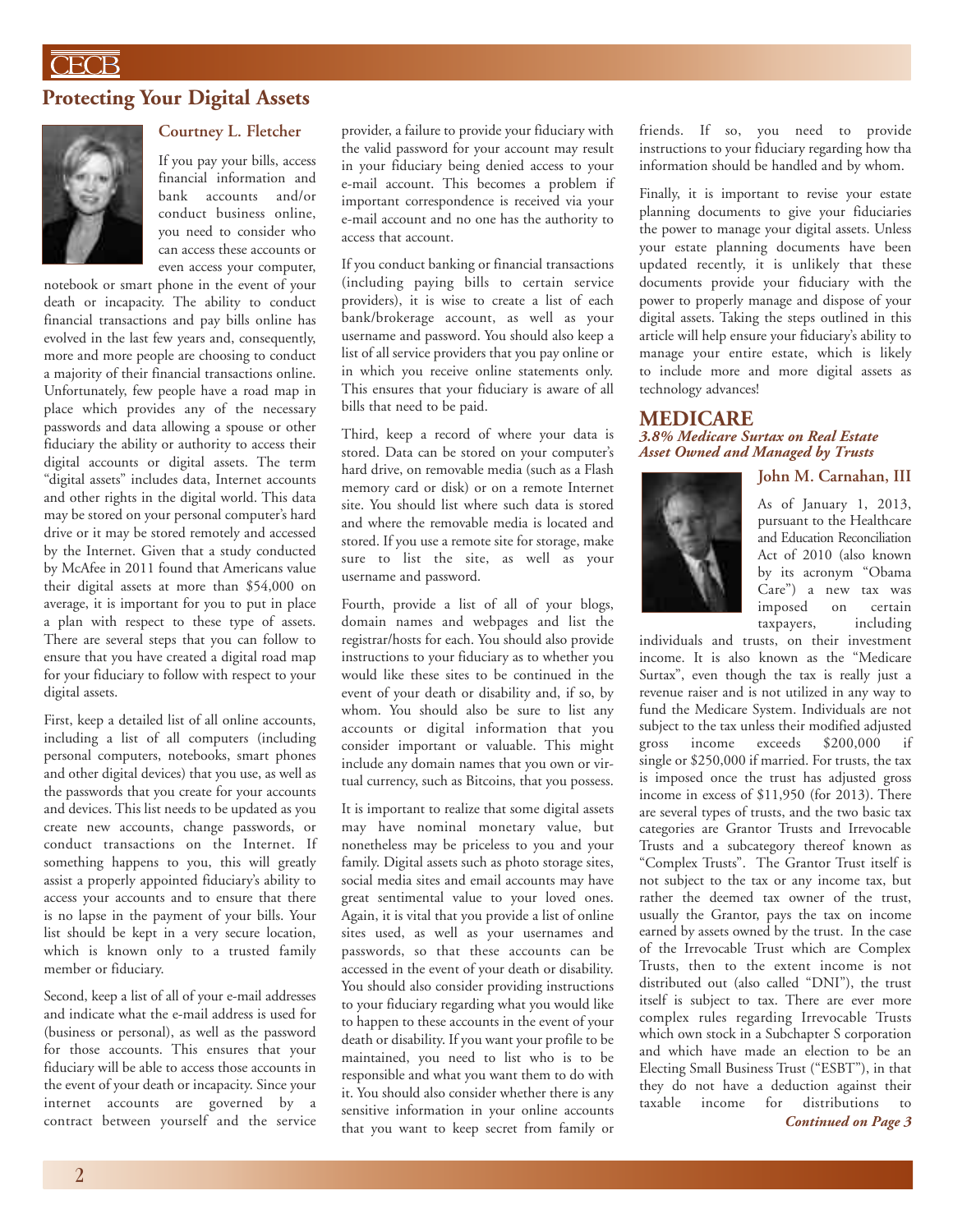## ECB

#### *MEDICARE - Continued from Page 2*

beneficiaries but the trust itself always pays the full tax on its share of the income earned by the S corporation.

The Medicare Surtax is imposed on investment income, which includes:

- 1. Gross income from interest, dividends, annuities, royalties and rents;
- 2. Gross income from a passive activity or a trade or business trading of financial instruments or commodities; and
- 3. Net gain from sale of an asset, for example capital gains.

There is an extremely complex set of rules regarding certain types of characterizations and treatment of income. In determining whether an activity is active or passive, Section 1411 IRC, which imposes the new Medicare Surtax, refers to Code Section 469 IRC which deals with the definition of passive income for purposes of the allowance of loss rules. The two main areas in which tax practitioners have focused for purposes of tax planning, is whether an activity is passive, and then the subcategory of passive income for rental activities. One of the big questions is whether a trust, which owns subchapter S stock, can treat the income earned by the trust as a pass-through from its ownership in a subchapter S corporation, as active? The analysis involves whether the Trustee is active in the business, i.e., as an officer or employee, or especially in a case of a trust for minor beneficiaries (for example children and grandchildren of the owners), can the activities of the trustee be attributed or used to determine whether the income is active or passive, and therefore if passive subject to the Medicare Surtax. An even a more difficult test than determining whether the activity is active or passive, is whether rental income generated by assets owned by the trust can qualify for the rental income exemption from the passive activity rules and thus the rental income would not be subject to an additional 3.8% tax. This can have a significant effect in trust taxation in that the trust income becomes subject to the highest tax rate of individuals, starting at the \$11,985 level, so therefore you get very little benefit from tax brackets. The leading case up till March of 2014 was the Mattie Carter decision which held that the activity of the trustees could determine the characterization of ranch and farming income.

On March 27, 2014, the United States Tax Court issued its decision in *Frank Aragona Trust, Petitioner v. Commissioner of Internal Revenue*. This is a major decision that benefits trusts and their beneficiaries subject to tax. The fact situation is very common in the estate planning arena, the Aragona family had accumulated a substantial amount of income producing real estate assets over an extended period of time. The founder of the business, Mr. Aragona, established a trust for the benefit of his children and grandchildren and future generations. Upon his death, his five children and an independent trustee were appointed to take responsibility of management of the trust assets. The trust had extensive real estate activities, conducted primarily in the Limited Liability Company (LLC) format. The trustees met every few months to discuss the trust business and were paid a trustees fee. Three of the children who served as trustees were also employed by the LLC Management Company set up by the trust to manage the trust's rental real estate properties. It included several other people, including a Controller, leasing

agents, maintenance workers, accounts payable clerks and accounts receivable clerks. The fthree trustees who worked for the business also received a salary from the management company.

The tax issue was whether the losses for the years 2005 and 2006 from the real estate activities were active or passive. The trust also owned other business entities which reported income and the trust wanted to reduce its income taxes by using its rental property losses to offset the income earned on other activities.

Section 469 (c)(7) IRC, imposes tests including a 750 hour test for real estate to determine whether the activity of the business is active or passive. The primary issue before the Tax Court was whether a trust can qualify for the Section 469 (c)(7) exceptions and thus convert what would normally be considered a passive activity into an active activity. After a very detailed analysis the Tax Court held that the activities of the trustees, including their activities as employees of the management company should be considered in determining whether the trust materially participated in the real estate operations. Basically the Tax Court is allowing the attribution of activity from the individual trustees to the trust itself. This decision would be consistent with the Mattie Carter decision and is a major victory for tax planning purposes for families doing long term business and estate planning involving their real estate holdings. It also should help achieve a similar result for those ESBT's (Electing Small Business Trust), which own subchapter S stock where the trustees that serve as trustees also serve as officers and employees of the S Corporation and are directly involved in the operations or management of the subchapter S corporation.

#### **Security Interests: A Complex Web**



#### **A. Jay Preston**

What is a "security interest"? It is as it sounds; a security interest is an interest in personal property or fixtures, items of personal property that become substantially intertwined

with real property, that secures payment or the performance of an obligation. This article discusses Article 9 of the Uniform Commercial Code which sets forth the rules regarding security interests, and some of the special rules that are often overlooked. The rules of Article 9 are difficult to follow as the language

utilized is not commonplace in everyday life, and the sections frequently cross-reference one another.

The basics of the creation of a security interest are: (1) that the party receiving the security interest gives value for the interest; (2) the party granting the interest has rights in the collateral or the power to transfer rights in the collateral; and (3) one of the four specific conditions of Missouri Revised Statute § 400.9-203(b)(3) is met. Generally, the conditions require that the debtor sign a security agreement describing the collateral or the secured party takes possession of the collateral pursuant to a security agreement, oral or written. Once a security interest is created it is not required, but is essential in order to protect oneself, to "perfect" the security interest.

"Perfection" of a security interest ensures that the interest is protected against third parties who may have claims against the debtor. The most common methods of perfection are the secured party taking possession of the collateral or the filing of a "financing statement." A financing statement is a publicly available document, filed with the Missouri Secretary of State, identifying the debtor, the creditor, and giving a general indication of the collateral. The

*Continued on Page 4*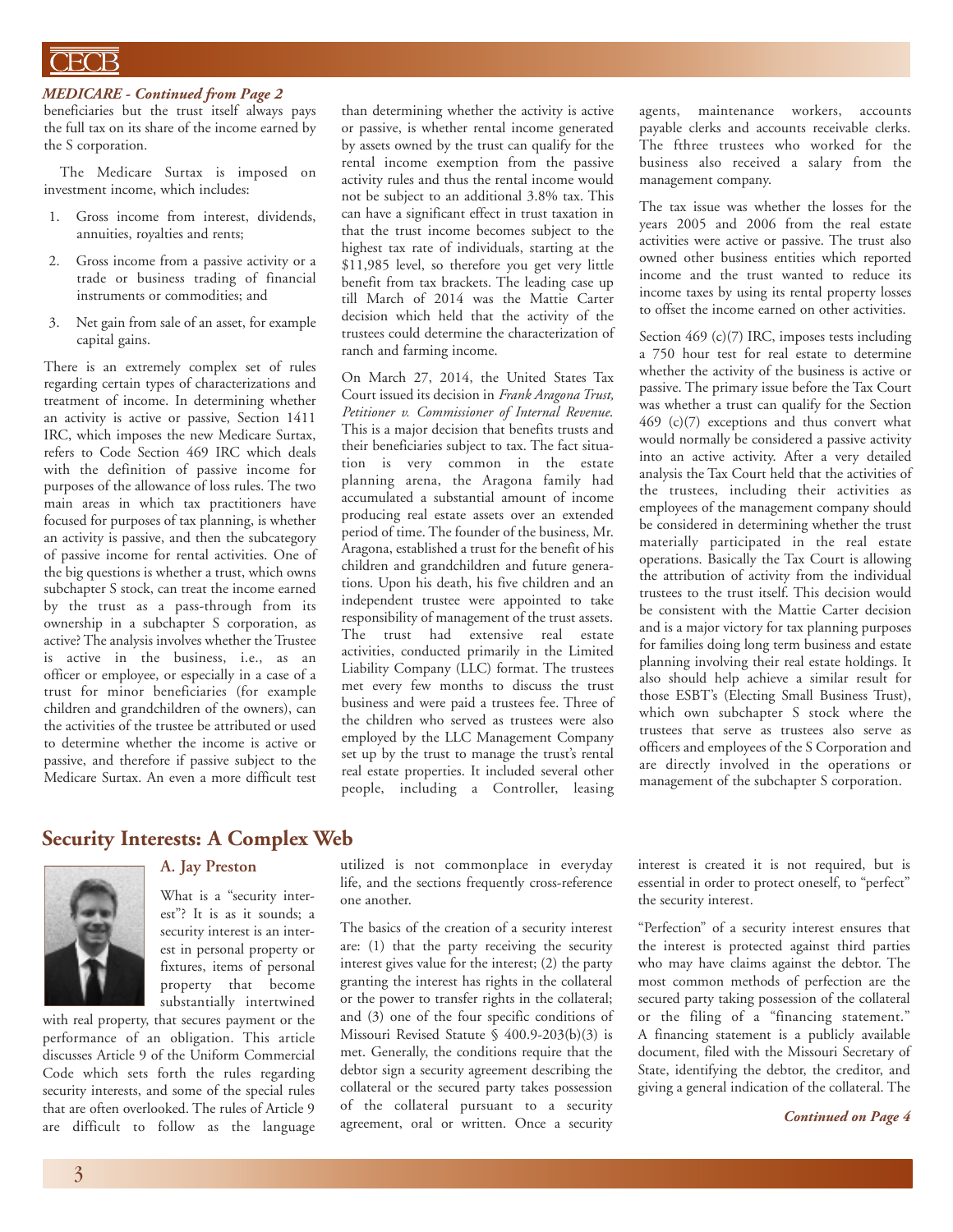## **Protecting the Attorney-Client Privilege**



## **Christiaan D. Horton**

One of the benchmarks in effective legal representation is the truthful and full disclosure of information between attorney and client. Our laws have evolved to protect the attorney-client privilege to foster this purpose, but with the advent of electronic communication and the speed at which information is now transmitted, protecting this privilege can certainly

be more difficult. Missouri Courts construe the attorney-client privilege broadly to promote its fundamental policy of encouraging truth and full disclosure. Our legislature has codified this privilege at § 491.060(3) RSMo. This privilege attaches to (1) information transmitted by a voluntary act of disclosure; (2) between a client and his or her lawyer; (3) in confidence; and (4) "by a means which, so far as the client is aware, discloses the information to no third parties other than those reasonably necessary for the transmission of the information or for the accomplishment of the purpose for which it is to be transmitted." For the privilege to apply, all four of the above elements must be satisfied.

This privilege covers both oral and written communications, but it does not protect disclosure of the underlying facts which may be discoverable through other means. Although the privilege may be invoked by the attorney or the client, it exists for the client's benefit, and most often, it is the client who is called upon to decide whether to assert or waive the privilege.

In the litigation context, the party asserting the attorney-client privilege has the burden to show that the privilege applies to the communication in question. If that burden is met, the communication is absolutely privileged and may not be revealed, even under a claim of substantial need.

The above high-lights the reason and importance of the privilege, and the precautionary measures that should be employed to protect it. Inadvertent waiver or disclosure can often come through the forwarding of electronic communications that are intended to be privileged. Any time clients receive email communications from their attorneys, they should treat such communications as privileged and confidential, and should seek authorization to disclose or forward those communications to third parties by legal counsel so that privilege is not jeopardized. It is a good practice to be cautious with long email chains that could contain a blending of attorney-client communications with other third party messages as well. Sensitive communications could also contain reference in the subject matter to their privileged status which may also assist to prevent advertent disclosure. If disclosure is required to an outside party by compulsion or otherwise, a protective order or privilege preservation agreement may be necessary to limit the use and scope of that disclosure as well. Our attorneys in the litigation and transaction groups here at Carnahan, Evans, Cantwell & Brown, P.C. stand ready to assist with any guidance or needs in this area to insure protection of your most sensitive and privileged communications.

#### *Security Interests: A Comples Web - Continued from Page 3*

idea behind perfection is to let other possible creditors know of existing obligations of the debtor. By perfecting one does not prohibit another from taking a security interest in the same collateral, but a priority is established in the event that the debtor defaults on its obligation.

A tricky part of Article 9 is determining when it does or does not apply, in whole or in part. There are some transactions where Article 9 is wholly inapplicable. For example, under Missouri law, one may not take a security interest in a personal service contract, nor may one take an interest in another's personal injury claim. Article 9 doesn't apply to interests in real property. An interest in real property may be taken, but not under Article 9. There are still other transactions where Article 9 applies to the creation of the security interest, but perfection of the interest is governed under a different set of rules. The most commonly known example of this is perfecting an interest in a motor vehicle. In order to perfect an interest in a motor vehicle one must file a "Notice of Lien" with the Missouri Director of Revenue. This notice serves the same purpose as a financing statement under Article 9; it gives notice of one's claim to third parties.

One extremely tricky situation involving Article 9 is in regard to manufactured homes, largely due to the ease in which they may be transported. Under current Missouri law an interest in a manufactured home may not be perfected under Article 9. Just as a motor vehicle, a security interest in a manufactured home is perfected by filing a notice of lien with the Director of Revenue. At first blush this may appear odd because manufactured homes can't be driven on their own; they must be towed or placed on a trailer. However, given their transportability the comparison to motor vehicles is understandable. The first trick to manufactured homes is that once they are affixed to real estate an interest is perfected, in part, by filing in the real property records. To perfect, the manufactured home must actually be affixed to real estate, the owner of the home and the real estate must be the same person, and an affidavit of affixation must be filed with the Recorder of Deeds and the Director of Revenue. The other twist to manufactured homes is that from June 30, 2001 to August 28, 2002 perfection could be achieved under Article 9 by the filing of a financing statement. Thus, before one takes a security interest in a manufactured home one should check the real property records, the UCC filings, and the Certificate of Title on file with the Department of Revenue.

Largely, the point of this article is to make clear that if one is contemplating taking a security interest in the property of another there are a multitude of different places to check for pre-existing security interests and a multitude of different ways to create and perfect security interests depending on the property involved. Unless all the rules are followed one opens up the possibility of losing the security that was likely an essential part of the decision to go forward with the transaction. Article 9 is embodied in the Missouri Revised Statutes § 400.9-101 to § 400.9-809.

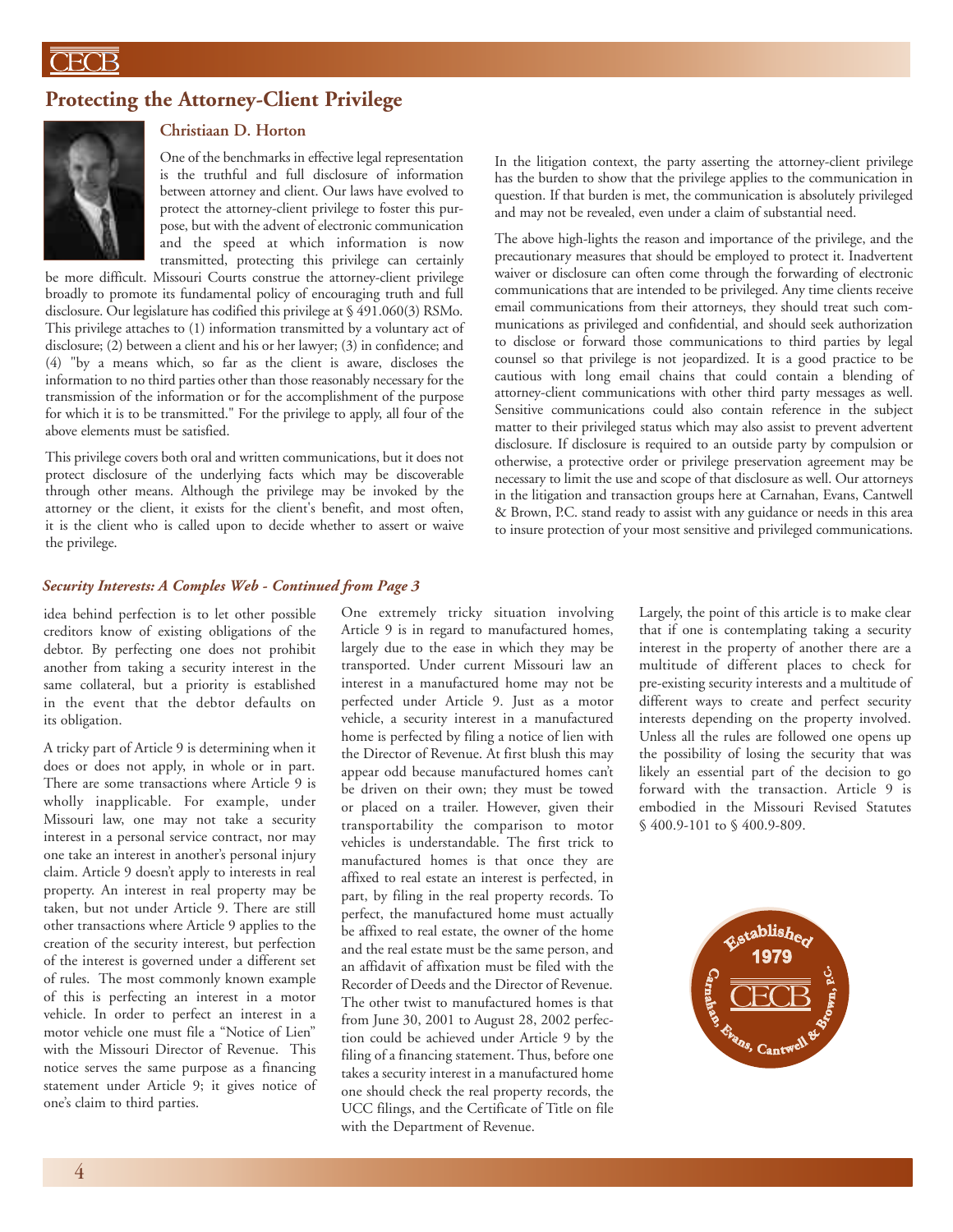## **What is Elder Law and Why is it Important to You?**



### **Courtney L. Fletcher**

Elder Law is the practice of law dealing with issues affecting the elderly. It can range from preparing estate planning documents for clients that desire to ensure that their property passes at their death to their chosen beneficiaries, to counseling families regarding crisis planning due to the concern that a family member may be forced to enter a nursing

home. There are 37 million Americans age 65 or older accounting for 12% of the population. This percentage is expected to double by 2030. As a result of the aging population, the issues concerning the elderly will continue to grow and will continue to affect all areas of the practice of law and clients at every financial level.

One of the biggest concerns facing the elderly population is the possibility of paying for skilled nursing home care. For healthy, younger individuals who have significant assets and income, one possibility of planning for this concern is to purchase long-term care insurance to supplement the costs of nursing home care. This is particularly the case where preservation of those assets and income is a primary goal. Depending upon the policy purchased, it is possible to provide for in-home care and lessor degrees of care, such as assisted living. Obviously, there are many personal factors to consider, including the cost of the policy, the benefits the policy covers and the financial solvency of the insurer, just to name a few. It is also important to ensure that the policy qualifies as a "tax-qualified" long term care insurance policy for purposes of deducting the cost of the premiums. It is vital that the individual consult with a qualified advisor to discuss the type of products available and which product, if any, best suits their needs.

If an individual has Medicare Part A, that program can step in and pay inpatient hospital care and skilled nursing care for a certain period of time during a "benefit period" or time of illness. Once this specified time period runs out, Medicare may no longer provide skilled nursing home care. At that point, the individual must either private pay or apply for assistance under the Medicaid program. Since Medicaid is a need-based program and only covers skilled nursing home care (for Vendor Medicaid purposes), there are very specific rules that must be met before an individual can qualify for services. First, the individual must be in need of a nursing facility level of care. Second, the individual must not own more than \$999.99 in "countable resources" or non-exempt assets (or, if married, and both spouses are in the nursing home, this limit is \$1,999.99). There are several assets that are considered "exempt" and are not counted for purposes of determining eligibility, including the family home (which will remain exempt during the individual's lifetime, subject to some important rules), an irrevocable pre-need funeral plan, burial plot, personal jewelry, household goods and furniture, and one vehicle.

It is important to consult with an attorney who is familiar with Medicaid rules prior to making any transfers of property for eligibility purposes. Medicaid has a five (5) year look-back period for any transfers made of an individual's property for less than full and valid consideration. If an application is made for benefits prior to the expiration of the look-back period, then a penalty period will be assessed and the individual will not be deemed to qualify for services until the expiration of that penalty period. There are some planning options available, especially in situations where the spouse remains at home and does not require skilled nursing care assistance.

It is also vital to have estate planning documents in place, especially a durable power of attorney for financial purposes and a durable power of attorney for health care and health care treatment directive. These documents will ensure that someone is able to make financial and health care decisions in the event the individual becomes incapacitated. This should avoid the need to establish a guardianship or conservatorship for the incapacitated person. A revocable trust will ensure that the individual's property avoids probate and further can provide for creation of ongoing trusts for the benefit of children and descendants.

Whether you are already 65 or a long way from it, it is important to have a conversation with your attorney regarding your goals and concerns for your "golden years". Some advanced planning now may make all the difference in the options available to you in providing for your enjoyment of life down the road!

# *In the News*



CECB is pleased to announce that Julie T. Brown has been honored as a recipient of the 2014 Women's Justice Awards in the category of Business Practitioner. The 2014 Women's Justice Awards selection committee includes prominent judges and lawyers from around the state. The list of 43 honorees includes trial judges, in-house counsel, legal scholars and others. Julie is a Shareholder in the

Transactional and Estate Planning Practice Groups of Carnahan, Evans, Cantwell & Brown, P.C. She concentrates her practice in the areas of estate planning, banking, corporation and business planning.



The Firm is honored to announce that John M. Carnahan, III was recently appointed as the American College of Tax Counsel (ACTC) Regent for the 8th Circuit. The ACTC is a nonprofit professional association of tax lawyers in private practice, in law school teaching positions and in government, who are recognized for their excellence in tax practice and for their substantial contributions and

commitment to the profession. The College is composed of Fellows (approximately 700 current members) chosen by their peers in recognition of their outstanding reputations and contribution in the field of tax law and is governed by a Board of Regents consisting of one Regent from each federal judicial circuit and two Regents at large. Regents are primarily responsible for assisting in the nomination process for new ACTC Fellows. John is a Shareholder in the Transactional and Estate Planning Practice Groups of CECB. He concentrates his practice in the areas of tax planning, corporate transactions, estate planning, and business succession planning for family-owned businesses.



CECB is pleased to announce that Joseph D. "Chip" Sheppard, III recently named to the Ozark Technical College Board of Trustees. The Ozarks Technical Community College Board of Trustees consists of six members elected from the district at large. Members are elected for terms of six years. The role of the Board of Trustees is to help shape the mission, vision and values of the institution.

The OTC system offers associate degrees and certificates in a variety of technical, allied health, and two-year transfer degree programs, as well as workforce development opportunities and community enrichment courses. Chip is a Shareholder in the Litigation/Dispute Resolution Practice Group of CECB. He concentrates his practice in the areas of real estate, business, securities and intellectual property litigation, dispute resolution and transactions.